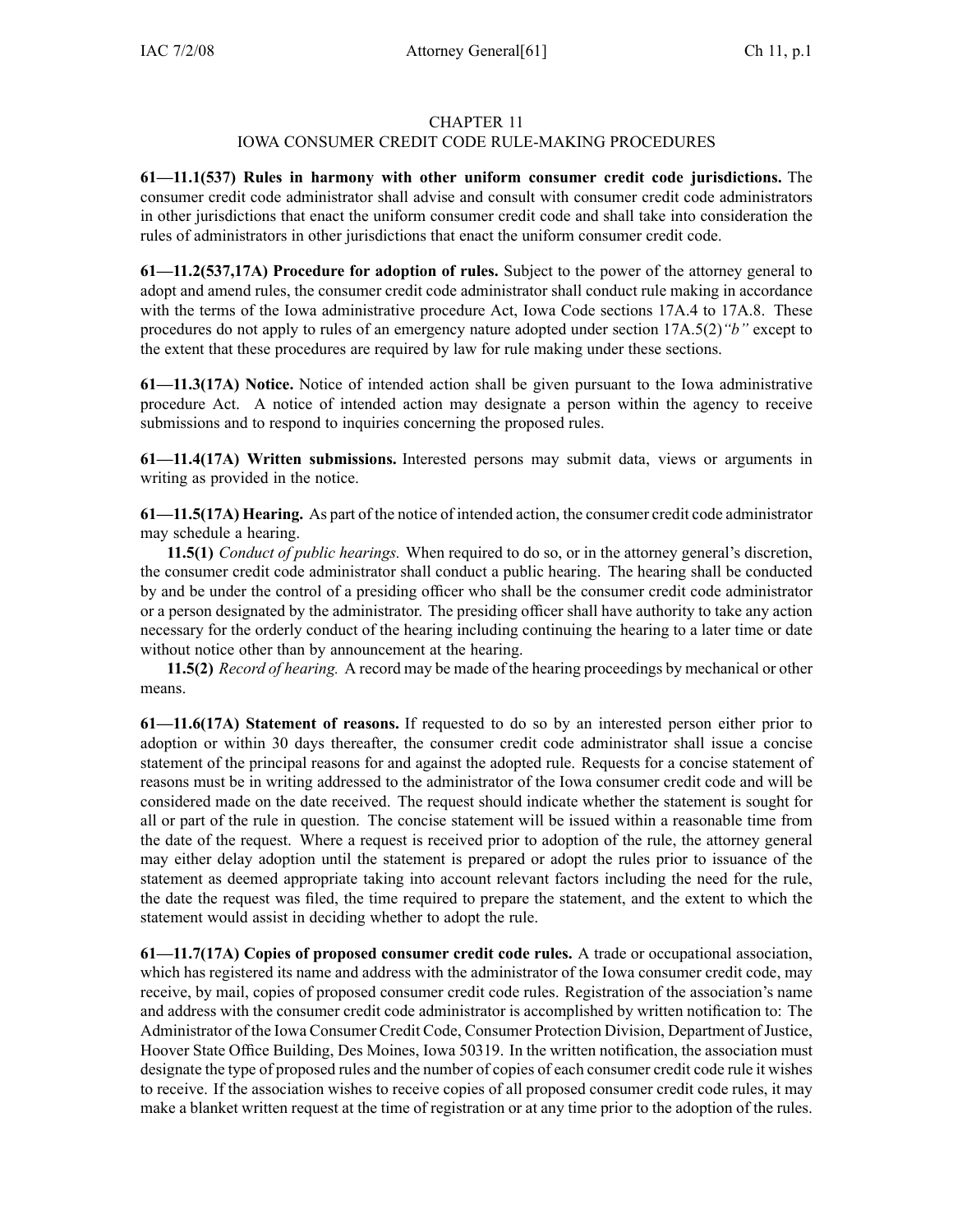The association will be charged <sup>a</sup> fee to cover the actual cost of providing each copy of the proposed rule.

This rule does not preven<sup>t</sup> an association which has registered with the consumer credit code administrator in accordance with this rule from changing its designation of types of proposed consumer credit code rules or number of copies of proposed rules which the association desires to receive. If an association makes such changed designation, it must do so by written notification to: The Administrator of the Iowa Consumer Credit Code, Consumer Protection Division, Department of Justice, Hoover State Office Building, Des Moines, Iowa 50319.

This rule is intended to implement Iowa Code section 17A.4(1)*"d."*

#### **61—11.8(17A) Small business regulatory impact.**

**11.8(1)** *Registration.* Small businesses as defined in Iowa Code section 17A.4A, and organizations representing at least 25 such small businesses may register with the consumer credit code administrator to receive notice of proposed consumer credit code rules that may have an impact on small business and to seek qualification to reques<sup>t</sup> <sup>a</sup> regulatory flexibility analysis under section 17A.4A. The reques<sup>t</sup> for registration shall be provided in writing to: The Administrator of the Iowa Consumer Credit Code, Consumer Protection Division, Department of Justice, Hoover State Office Building, Des Moines, Iowa 50319. Entities may alternatively register with the deputy attorney general for administration if registration is desired for all departmental rules.

The reques<sup>t</sup> shall include the following information:

*a.* The name of the small business or organization requesting registration, its address and telephone number and an individual or individuals to contact regarding the request.

*b.* A certification that the small business meets the definition of small businesses under Iowa Code section 17A.4A or, in the case of an organization which is also seeking qualification to reques<sup>t</sup> <sup>a</sup> regulatory flexibility analysis, that it represents at least 25 entities meeting the definition of <sup>a</sup> small business under that section. An organization seeking to qualify to reques<sup>t</sup> <sup>a</sup> regulatory flexibility analysis shall provide the name, address and telephone number of at least 25 qualifying members.

*c.* A statement that the small business or organization seeks registration for the purpose of seeking notification of proposed consumer credit code rules that may have an impact on small business and <sup>a</sup> statement whether it also seeks qualification to reques<sup>t</sup> <sup>a</sup> regulatory flexibility analysis under Iowa Code section 17A.4A.

The consumer credit code administrator may reques<sup>t</sup> additional information to establish that the business or organization qualifies under Iowa Code section 17A.4A either at the time the entity files the reques<sup>t</sup> for registration or at the time it files <sup>a</sup> reques<sup>t</sup> for <sup>a</sup> regulatory flexibility analysis.

**11.8(2)** *Consideration of impact on small business.* The attorney general shall determine whether <sup>a</sup> proposed rule may have an impact on small business. If so, the notice of intended action shall so state and the attorney general shall consider the factors listed in Iowa Code section 17A.4A for reducing the impact of the proposed rule on small businesses.

**11.8(3)** *Requests for regulatory flexibility analysis.* The consumer credit code administrator will prepare <sup>a</sup> regulatory flexibility analysis if <sup>a</sup> written reques<sup>t</sup> is received by the consumer credit code administrator within 20 days after published notice of proposed rule adoption from the administrative rules review committee, the governor, <sup>a</sup> political subdivision, at least 25 persons who qualify as <sup>a</sup> small business under Iowa Code section 17A.4A, or an organization of small businesses, representing at least 25 persons, which is registered with the consumer credit code administrator under subrule 11.8(1). The reques<sup>t</sup> shall specify for which portions of <sup>a</sup> proposed rule the analysis is requested and shall provide any information, data or arguments available to the requester which would be relevant to the requested analysis.

**11.8(4)** *Regulatory flexibility analysis.* The analysis shall be prepared and <sup>a</sup> summary published in the Iowa administrative bulletin 20 days prior to adoption of the proposed consumer credit code rule. The summary shall provide notice of <sup>a</sup> time and place for oral presentation on the analysis and of any requirements for written submissions and shall state where persons may obtain <sup>a</sup> full text of the analysis